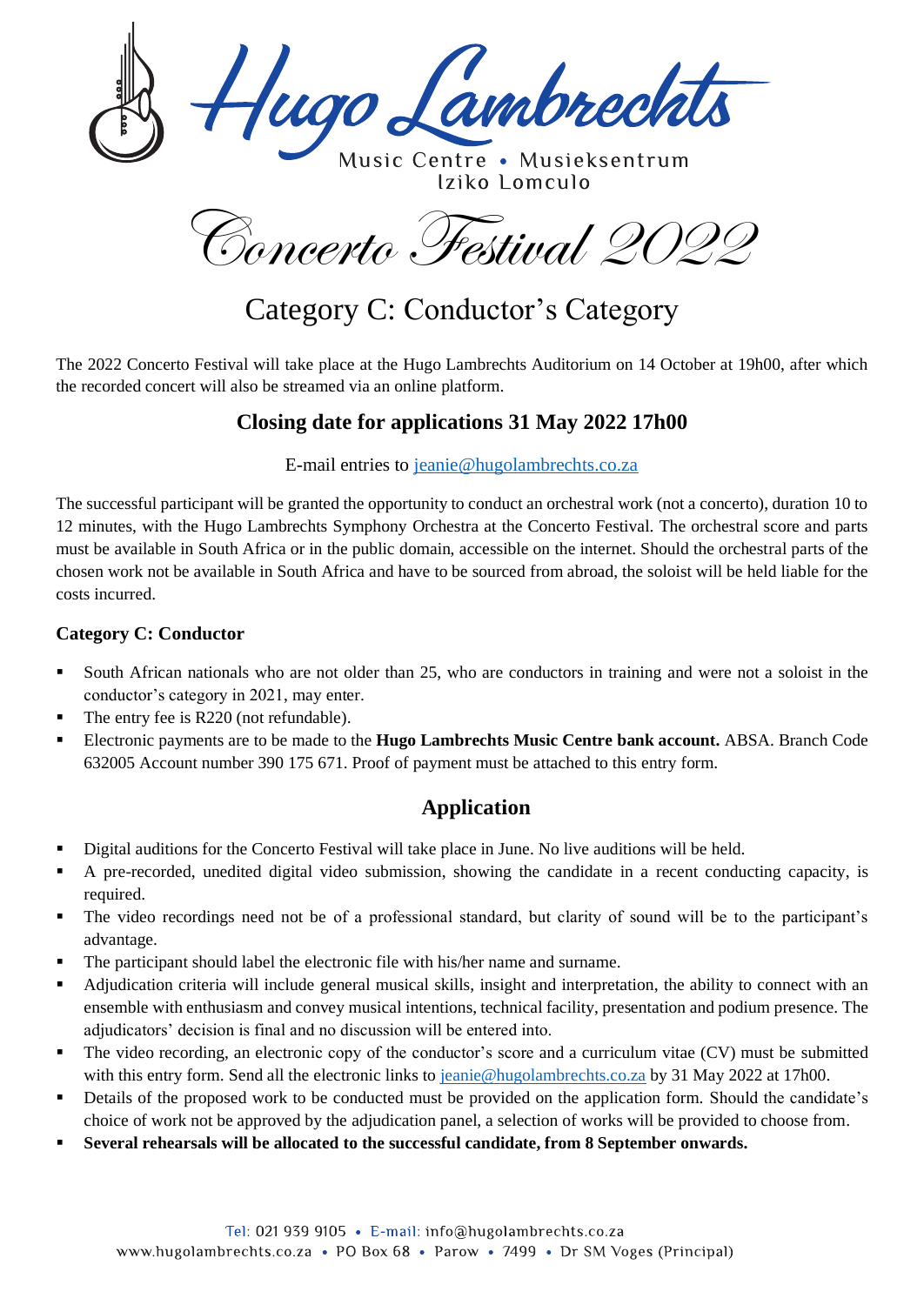## **CONCERTO FESTIVAL 2022 ENTRY FORM**

**Category C: Conductor's Category**

E-mail t[o jeanie@hugolambrechts.co.za](mailto:jeanie@hugolambrechts.co.za)

| Name, Surname:                                                      |  |  |  |  |
|---------------------------------------------------------------------|--|--|--|--|
| Date of Birth:                                                      |  |  |  |  |
| Telephone / Cell phone number :                                     |  |  |  |  |
| Email:                                                              |  |  |  |  |
| <b>Educational Institution:</b>                                     |  |  |  |  |
| Qualifications:                                                     |  |  |  |  |
| Reference (Title, Initial, Surname) :                               |  |  |  |  |
| Telephone / Cell phone number :                                     |  |  |  |  |
| Email:                                                              |  |  |  |  |
| Briefly describe your training / working experience as a conductor: |  |  |  |  |
|                                                                     |  |  |  |  |
| Audition pieces:                                                    |  |  |  |  |
| Complete titles:                                                    |  |  |  |  |